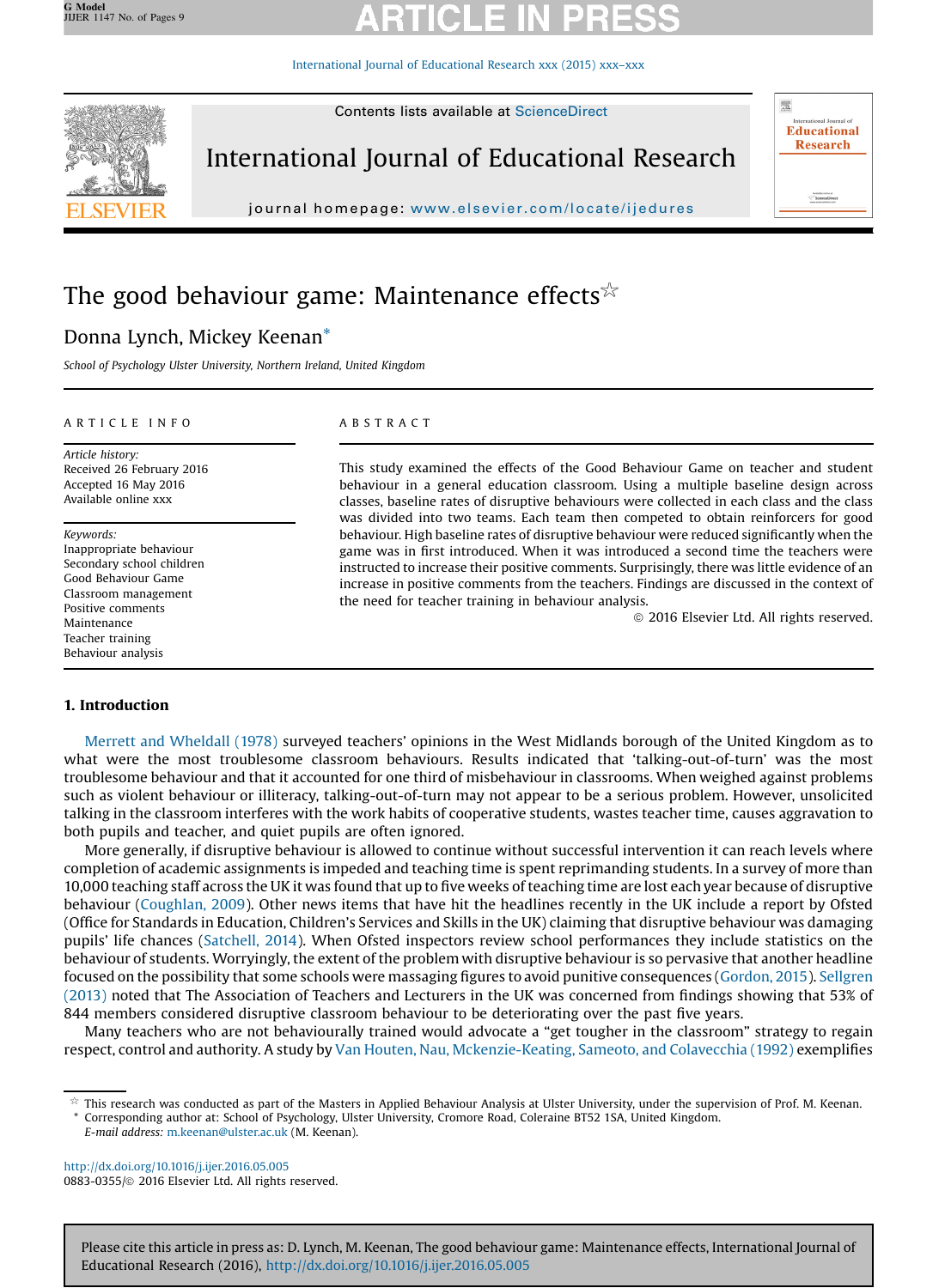2 D. Lynch, M. Keenan / International Journal of Educational Research xxx (2015) xxx–xxx

this approach. They found that when verbal reprimands were delivered with eye-contact and a firm grasp of students' shoulders, a reduction in disruptive behaviour was observed.

One of the simplest ways to enable classroom control is through the use of group contingencies [\(Ninness, Ellis, & Ninness,](#page--1-0) [2000](#page--1-0)). This strategy ensures all members of the group gain or loses according to a group standard. Group contingencies also eliminate differential treatment of individuals and are thus both cost and time effective, a view echoed by [Litow and Pumroy](#page--1-0) [\(1975\).](#page--1-0) In this study we examine the effectiveness of a group contingency called the Good Behaviour Game that was pioneered by [Barrish, Saunders, and Wolf \(1969\).](#page--1-0) This is an inter-dependent-group oriented contingency system ([Sulzer-](#page--1-0)Azaroff [and Mayer, 1991](#page--1-0)). In this type of system, receiving reinforcement is contingent upon a specified level of group performance (e.g., the frequency of out-of-turn-talking remaining below ten instances). Interventions based on group contingencies such as the Good Behaviour Game automatically harness the valuable reinforcement of peer attention. Numerous studies have demonstrated that peer attention is a powerful reinforcer for disruptive behaviour (e.g., [Northup](#page--1-0) [et al., 1995](#page--1-0)).

Since it's conception many modified versions of the Good Behavior game have been implemented with resounding success. For example, [Fishbein and Wasik \(1981\)](#page--1-0) used it in a library setting while [Saigh and Umar \(1983\)](#page--1-0) demonstrated the game's cross-cultural validity when they used it in an elementary school in The Sudan. Research into the 'normal' classroom has, for the most part, however, focused on the primary/junior schools ([Barrish et al., 1969; Fishbein & Wasik, 1981; Harris &](#page--1-0) [Sherman, 1973; Merrett & Wheldall, 1978; Saigh & Umar, 1983](#page--1-0)) with relatively few studies concentrating on secondary schools [\(McNamara & Harrop, 1979\)](#page--1-0).

In 2003, the first commercialized version of the game was published with Hzelton, and now, the Game is in over 8000 classrooms in the United States and Canada alone.

Fast-forward to March 2009 and the release of the Institute of Medicine report on the prevention of disorders. The report was ground-breaking, right on page one: Mental, emotional, and behavioural disorders are completely preventable. . . . Just as important, if not as surprising, were the recommendations of effective prevention strategies: almost every strategy had roots in behaviour analytic literature and practice. Of the listed techniques, the Good Behaviour Game was among the most cited ([Gokey & Pritchard, 2015; p. 38](#page--1-0)).

In the current study, a multiple baseline across settings (i.e., classes) was used to examine the effectiveness of the Good Behaviour Game with 11–12 year-old children in a secondary school. The secondary school differs greatly from the primary school in that there is much less interaction between teachers and pupils as students move from classroom to classroom, subject to subject, teacher to teacher. Establishing control over the students' behaviour in a classroom is not an end in itself, however. The main objective is to fade out any intervention implemented as effectiveness increases [\(Vargas, 2013](#page--1-0)). Thus, the objective is to establish the student's environment as the source of control over the student's behaviour (i.e., establish discriminative control by the classroom and teacher) so that access to positive reinforcement is increased and the use of aversive consequences is decreased [\(Chance, 2014](#page--1-0)). When access to positive reinforcement in the classroom is increased for appropriate behaviour, then the appropriate behaviour should be maintained while the disruptive behaviour decreases. To examine this in the current study we initially implemented the game across three classrooms to examine its effects. In addition, because teachers play a central role in delivering positive consequences for appropriate behaviour, they were asked in one condition to increase the number of positive comments they deliver during the game. This was done to determine whether changes in student behaviour would be maintained by teacher comments alone when the game was removed.

### 2. Method

### 2.1. Participants

Participants were 14 boys and 6 girls aged between 11 and 12 years old who attended a general education classroom in N. Ireland. The 20 students were in their 1st year of school and their class was selected for the Good Behaviour Game (GBG) due to their inattention and disruptive behaviours. The study began after the students had been attending the school for 4 months and it was reported that classroom control was a significant problem with this class in particular. The class was taught by three teachers across three different subject areas and a classroom assistant was in attendance at all times.

### 2.2. Observations

Behavioural observations took place from the back of the classroom twice a week in English, History, and Geography classes. During this time students worked both independently and as a group with different teachers for each class but they were not made aware of the reasons for the presence of the reseacher. Initial observations identified that the frequency of Talking out, Turning Around in the Chair and being Out of Seat were the behaviours of most concern to all three teachers.

### 2.3. Inter-observer reliability

The teacher or classroom assistant and the researcher simultaneously but independently observed the frequency of the three behaviours during each of the sessions. Inter-observer reliability (IOR) was calculated by dividing the smaller of the

Please cite this article in press as: D. Lynch, M. Keenan, The good behaviour game: Maintenance effects, International Journal of Educational Research (2016), <http://dx.doi.org/10.1016/j.ijer.2016.05.005>